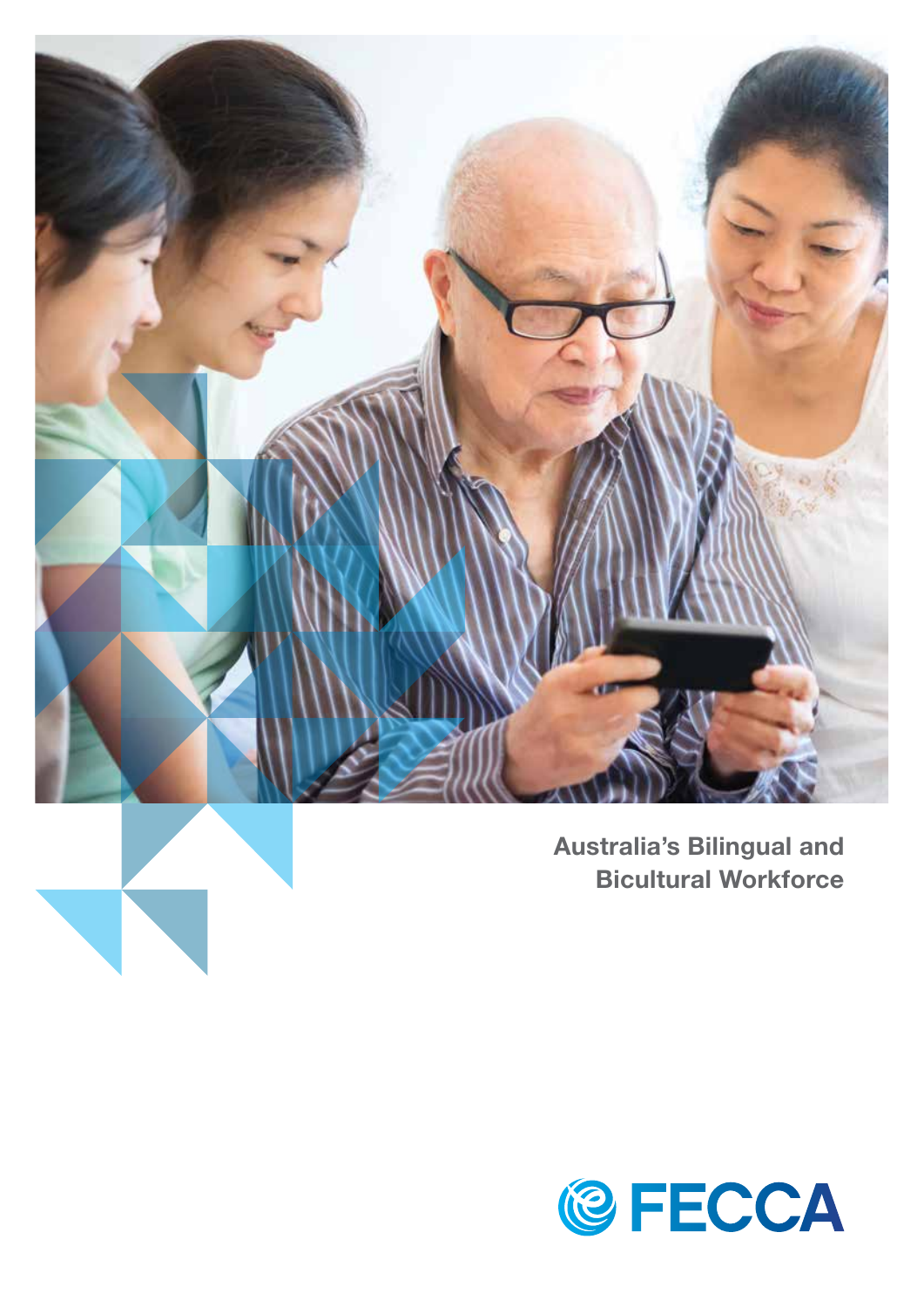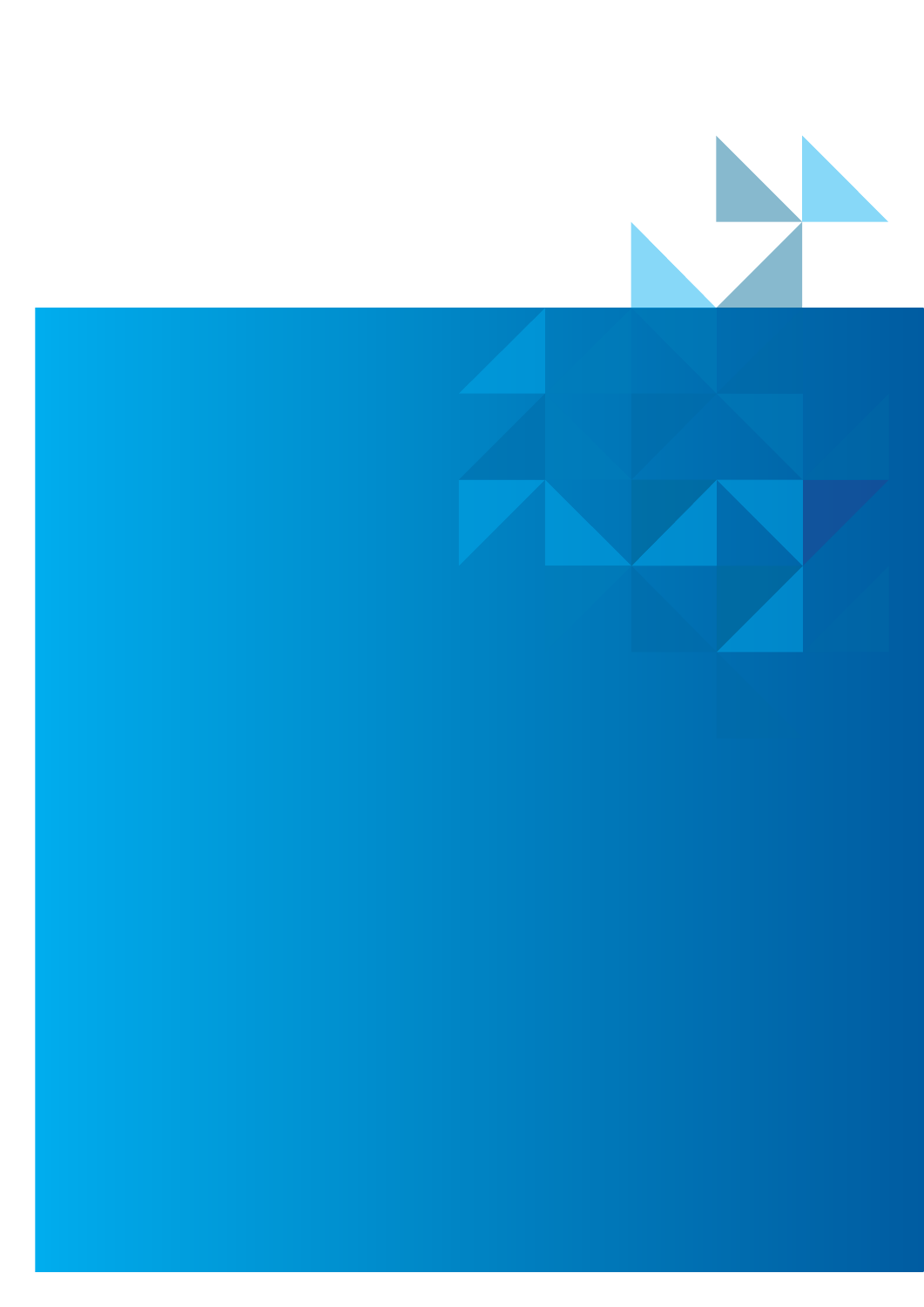# **Table of contents**

| Key findings                                                                                                                                                | 4  |
|-------------------------------------------------------------------------------------------------------------------------------------------------------------|----|
| Introduction                                                                                                                                                | 4  |
| Definitions                                                                                                                                                 | 4  |
| Case studies: roles and training<br>requirements for bilingual workers                                                                                      | 6  |
| Introduction                                                                                                                                                | 6  |
| NSW Community Language Allowance Scheme                                                                                                                     | 6  |
| NSW - Ethnic Community Services<br>Co-operative (ECSC)                                                                                                      | 8  |
| Queensland - The Ethnic Communities'<br>Council of Queensland (ECCQ)                                                                                        | 8  |
| Western Australia - Central TAFE                                                                                                                            | 10 |
| South Australia - Ethnic Link Services<br>in partnership with TAFE SA and the<br>Research Centre for Languages & Cultures,<br>University of South Australia | 10 |
| Victoria – fka Children's Services (fkaCS)                                                                                                                  | 11 |
| Commonwealth Language Services Unit,<br>Multicultural Services Branch, Department<br>of Human Services (DHS)                                                |    |
| Framework for identifying settings that<br>require a bilingual or bicultural worker                                                                         | 12 |
| The Bilingual Workforce within<br>the Aged Care Sector                                                                                                      | 18 |
| <b>Concluding Observations</b>                                                                                                                              | 19 |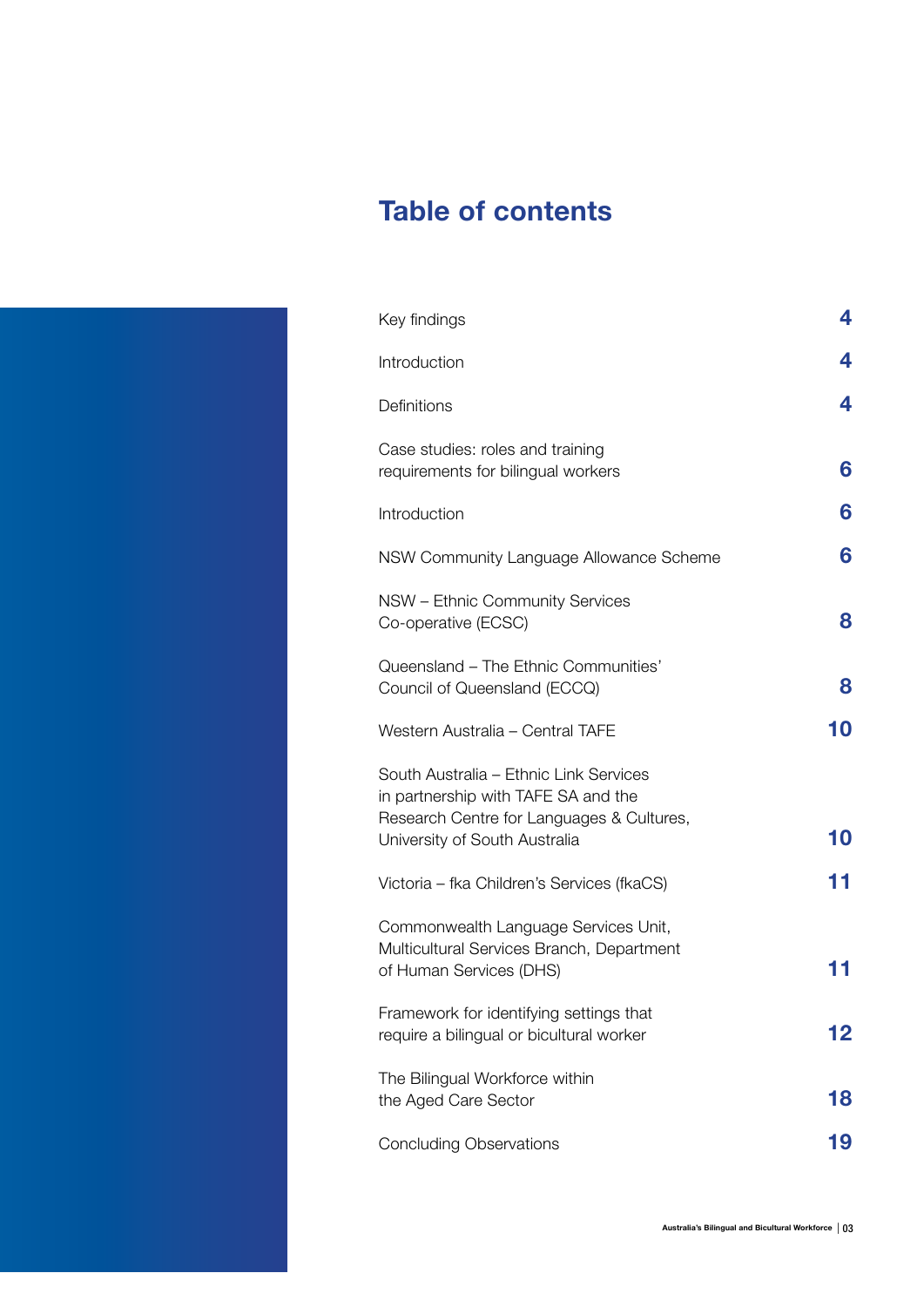### **Key findings**

- **T** FECCA recommends that bilingual workers, bicultural workers, interpreters, and culturally competent general staff, be recognised as playing differing professional roles within culturally responsive organisations.
- **T** FECCA recommends that a cohesive strategy on language services include provisions for the training and accreditation of bilingual workers beginning with, but not limited to, standardised formal LOTE testing.
- **T** FECCA argues that bilingual workers and interpreters play different but complementary roles within language services. FECCA does not believe that bilingual workers should be viewed as being on a pathway to accreditation as an interpreter.
- **T** FECCA recommends that bilingual workers be appropriately remunerated for the professional deployment of their language and cultural skills.

### **Introduction**

The Federation of Ethnic Communities' Councils of Australia (FECCA) is the national peak body representing Australia's culturally and linguistically diverse (CALD) communities and their organisations. FECCA provides advocacy, develops policy and promotes issues on behalf of its constituency to Government and the broader community. FECCA supports multiculturalism, community harmony, social justice and the rejection of all forms of discrimination and racism so as to build a productive and culturally rich Australian society. FECCA's policies are developed around the concepts of empowerment and inclusion, and are formulated with the common good of all Australians in mind.

FECCA is funded by the Department of Social Service (DSS) to investigate aspects of the provision of language services across the country. FECCA is also tasked with providing recommendations for future language service strategies based on ongoing consultations between DSS, FECCA and the communities that FECCA represents. This is to ensure the needs and aspirations of CALD Australians are well served through policy and design of government services.

This report examines the training qualifications and career pathways of Australia's bilingual and bicultural workers.

### **Definitions**

*'Staff with bilingual skills are employed either for their linguistic ability or as generalist workers whose bilingual skills are utilised by the organisation to support the delivery of services to people with low English language proficiency. While most agencies readily acknowledge the benefits of bilingual staff there are no existing standards, training or policies that define or contextualise these roles.'* <sup>1</sup>

There have been significant improvements to standards of training and accreditation for interpreters as part of a national strategy around language services. This has provided a welcome boost to the professionalism and accountability of interpreting services and interpreter skill levels.

However, one of the major challenges in the area of language services is the lack of formal standardised accreditation and training for bilingual and bicultural workers. The result of this is an inconsistency in role descriptions, and a difficulty in determining appropriate remuneration for bilingual and bicultural workers in different employment sectors.

<sup>1</sup> Discussion paper: Defining a Bilingual Worker, Centre for Culture, Ethnicity and Health, VIC, 2007:3

<sup>2</sup> Broughtwood et al (2011), Futures Upfront (2015), Various FECCA consultations with service providers Centre for Culture, <sup>3</sup>Ethnicity and Health, 'Bilingual Staff<br>Research Project: Report', 2008:14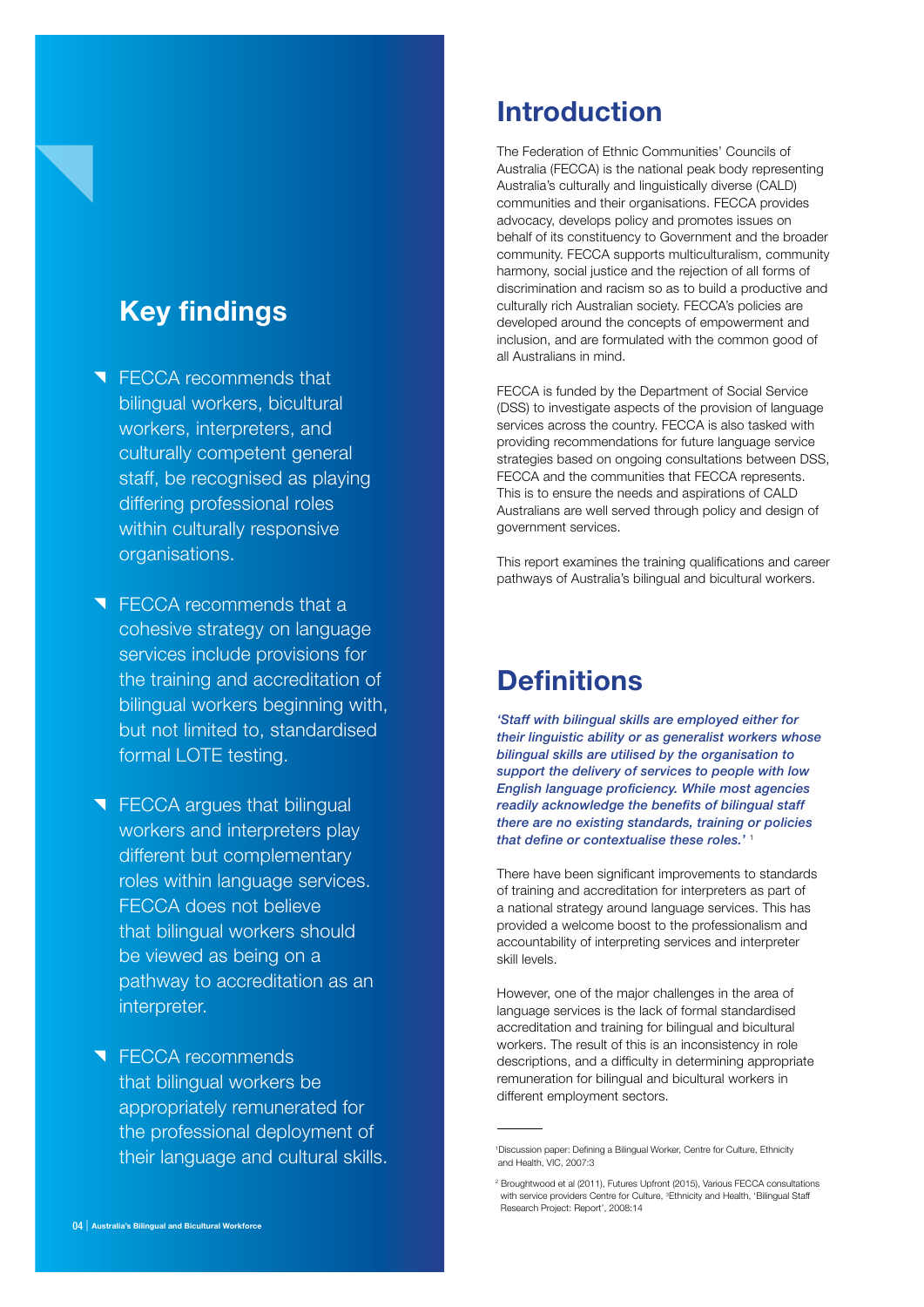Research from the aged care, children's services, and disability services sectors, emphasise the importance of bilingual and bicultural workers in building long term relationships between services, staff, clients, and CALD communities.<sup>2</sup> These workers are crucial for building trust and understanding between client and provider, and ensuring that specific ethnic, cultural and language communities use the services available to them. The use of bilingual and bicultural workers within organisations and workplaces increases the overall organisational cultural competence, and enhances the knowledge base and capacity of other workers.

A good working definition of 'bilingual worker' comes from the Centre for Culture, Ethnicity and Health:

*'A person employed to use their language skills in English and another language with a linguistic proficiency in both languages appropriate to the function of their position who also understands and shares the values of the non-English speaking background and community they are employed to work with and their employing agency.'* <sup>3</sup>

Interpreters focus on being the impartial nexus between two individuals who do not share a common language. Their role is as a conduit third person. Bilingual workers assist in the process of knowledge sharing and general communication which rarely includes direct interpreting between two other parties. They may have differing levels of proficiency in the Language Other Than English (LOTE), for example, high proficiency in speaking and listening, and medium proficiency in reading and writing.

Culture is an additional aspect to working with culturally and linguistically diverse communities. Whilst the roles of 'interpreter' and 'bilingual worker' are centred around language, many organisations seek to employ staff members who are able to build connections with communities beyond language – bicultural workers.

*'A person employed to work specifically with people or communities with whom they share similar cultural experiences and understandings, and who is employed to use their cultural skills and knowledge to negotiate and communicate between communities and their employing agency.'* <sup>4</sup>

Staff members with requisite skills are often employed to fulfil functions which combine roles of both bilingual worker and bicultural worker. For this reason, much of the literature discusses 'bilingual and bicultural workers'. Whilst the terminology currently in use favours the prefix bi, it is important to acknowledge that many individuals are, in fact, proficient in more than two languages and two cultures.

It is important to emphasise that bilingual workers are also skilled in the job they are performing. They are first and foremost trained employees and professionals, who can, as a result of their language skills and community connections, conduct their roles in a LOTE. The literature identifies a number of key themes pertinent to the roles of bilingual and bicultural workers:<sup>5</sup>

- **v** importance of working with clients and their families
- importance of the trust building process when moving between cultures
- **v** importance of understanding language and culture
- flexibility of their role
- **v** linking communities to mainstream services (being a 'bridge').6

Additional themes become present when examining the roles of bilingual and bicultural workers in specific contexts such as healthcare, aged care, children's services, and government customer service delivery.

Research indicates that bilingual and bicultural workers not only lack appropriate pathways for training, accreditation and professional development, they often face challenges in moving out of low-level roles within organisations.<sup>7</sup> Bilingual and bicultural roles are frequently 'frontline' roles based heavily on client or customer interactions. Staff who fulfil these roles can find it difficult to advance in their careers or access development of their other professional skills. This can be a particular barrier in workplaces with low levels of general cultural competence. Bilingual and bicultural workers should not be expected to know everything about particular linguistic and cultural communities, nor should they be subjected to unrealistic expectations around workloads.

Unfortunately, for some bilingual and bicultural workers these unrealistic and unworkable practices and expectations lead to stress and burnout. It is important that bilingual and bicultural workers do not become 'stuck' in particular roles because the organisation needs their language skills in particular areas. Appropriate career pathways should be provided to all staff members, including those with bilingual and bicultural capabilities.

<sup>4</sup> Centre for Multicultural Youth (2011) 'Addressing the strengths and complexities of bicultural youth and family work', p3

<sup>5</sup> D Boughtwood, C Stanley, J Adams, Y Santalucia, H Kyriazopoulos, J Rowland & D Pond (2011) 'The role of the bilingual/bicultural worker in dementia education, support and care', Dementia, 12(1), pp7-12

<sup>6</sup> Centre for Multicultural Youth (2011) 'Addressing the strengths and complexities of bicultural youth and family work – consultation report'

<sup>7</sup> Centre for Multicultural Youth (2011) 'Addressing the strengths and complexities of bicultural youth and family work', p5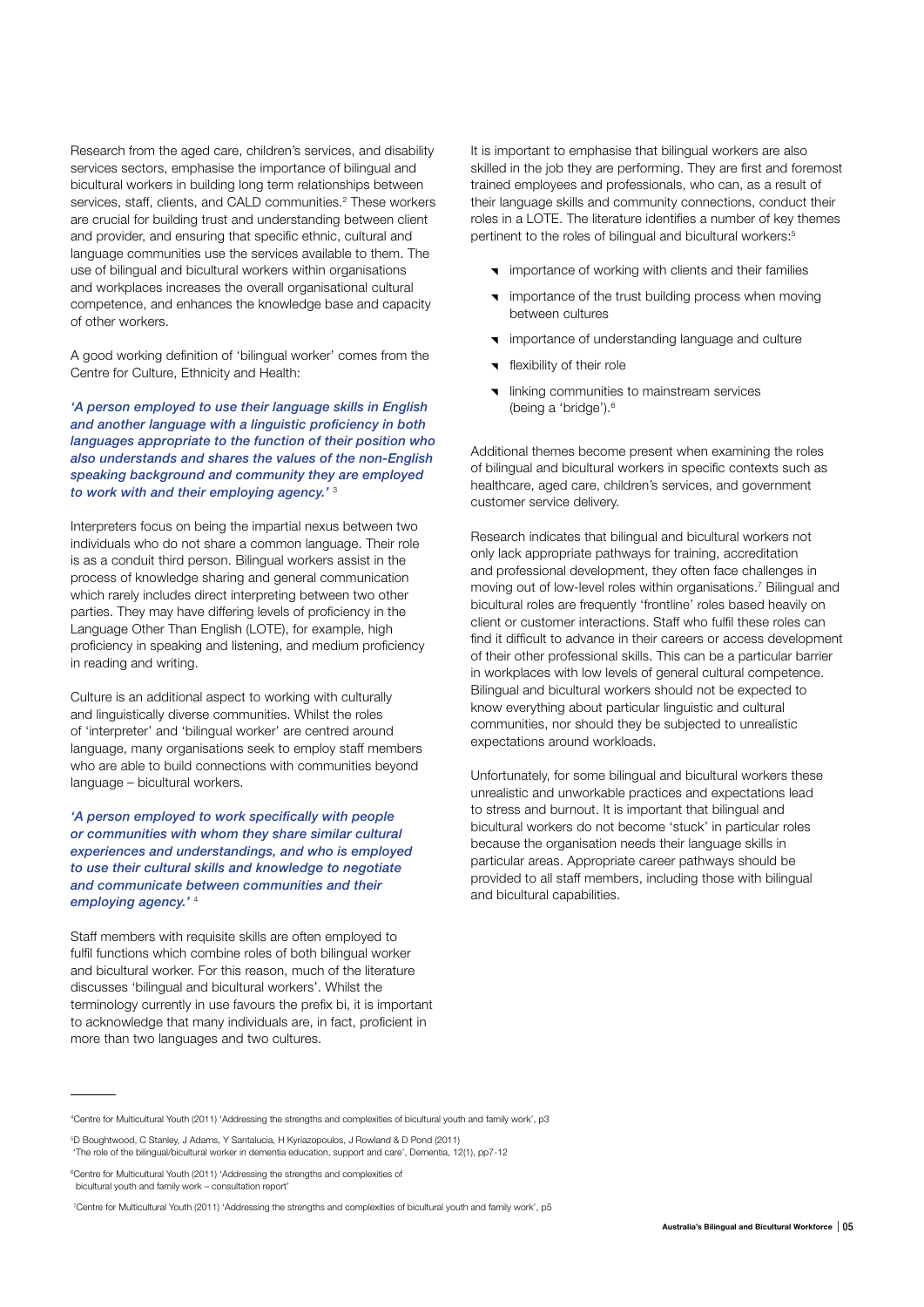**Case studies: roles and training requirements for bilingual workers**

### **Introduction**

The current lack of training and accreditation for bilingual workers has led to a plethora of approaches across sectors and locations. The following section of the report offers some case studies which illustrate the variation, and the subsequent need for bilingual workers to be included in a national approach to languages services. The terminology for staff roles differs across these case studies, and reflects of a lack of cohesion and direction at the level of accreditation and training. FECCA has used the preferred terminology of each organisation (e.g. bilingual worker, community language allowance scheme employee, bilingual bicultural worker).

The case studies were sourced through FECCA's membership and evidence base, and efforts were made to present examples from different states and territories as well as different employment sectors. FECCA acknowledges that this section is not a comprehensive study of all organisations that employ bilingual workers across Australia. The purpose is to illustrate, via case studies, some of the pertinent issues and challenges to the varying training pathways, qualification options, and role descriptions.

#### *NSW Community Language Allowance Scheme*

As part of its strategy to better cater to the needs of CALD communities, Multicultural NSW manages a scheme known as the Community Language Allowance Scheme (CLAS) which assists agencies to provide language services. Employees identified as being bilingual must submit to a formal nomination and examination process to ensure they are proficient in a LOTE. Costs for examination are borne by the relevant agency and employees are remunerated for their use of community language skills when incorporated into their professional duties. The main responsibility for a CLAS employee is to assist in the communication between English speaking employees and clients with low levels of English language proficiency. Their role is not to replicate or replace that of an accredited interpreter, but to enhance the communication in face to face encounters between clients and government service providers.

Employees nominated into the scheme are required to sit the Multicultural NSW CLAS Examination. This examination was developed and is run by the National Accreditation Authority for Translators and Interpreters (NAATI). It is based on the Common European Framework of Reference for Languages (CEFR), and it is expected that a bilingual worker should be able to communicate effectively in the LOTE at levels A2-B2. English language proficiency is not part of the assessment for a CLAS.

#### **Table 1. Common Reference Levels: global scale, p24,**

The examination is approximately 20 minutes duration and assesses the candidate's ability to:

- **v** convey information accurately and clarify routine points if needed
- adhere to the procedural norms, including politeness and time-efficiency that are expected in English language interactions
- elicit information from customers
- **v** follow and understand LOTE native speaker speech
- seek clarification if such speech is not immediately understood
- **v** pronounce language accurately enough that speech is generally intelligible
- produce language accurately enough that errors do not impede or impair communication.

The candidate must possess a range of vocabulary that allows the explanation of government procedures and related matters with some precision and clarity.<sup>8</sup>

Under the CLAS special attention is paid to the role and workload of CLAS employees. Managers are tasked with ensuring that CLAS recipients have sufficient time (but not excessive work) allocated to language assistance work. They must also ensure that CLAS workloads are well distributed amongst CLAS recipients and to be vigilant in the use of CLAS recipients so that they are not used as substitutes for interpreters.

http://multicultural.nsw.gov.au/our\_services/clas\_examinations/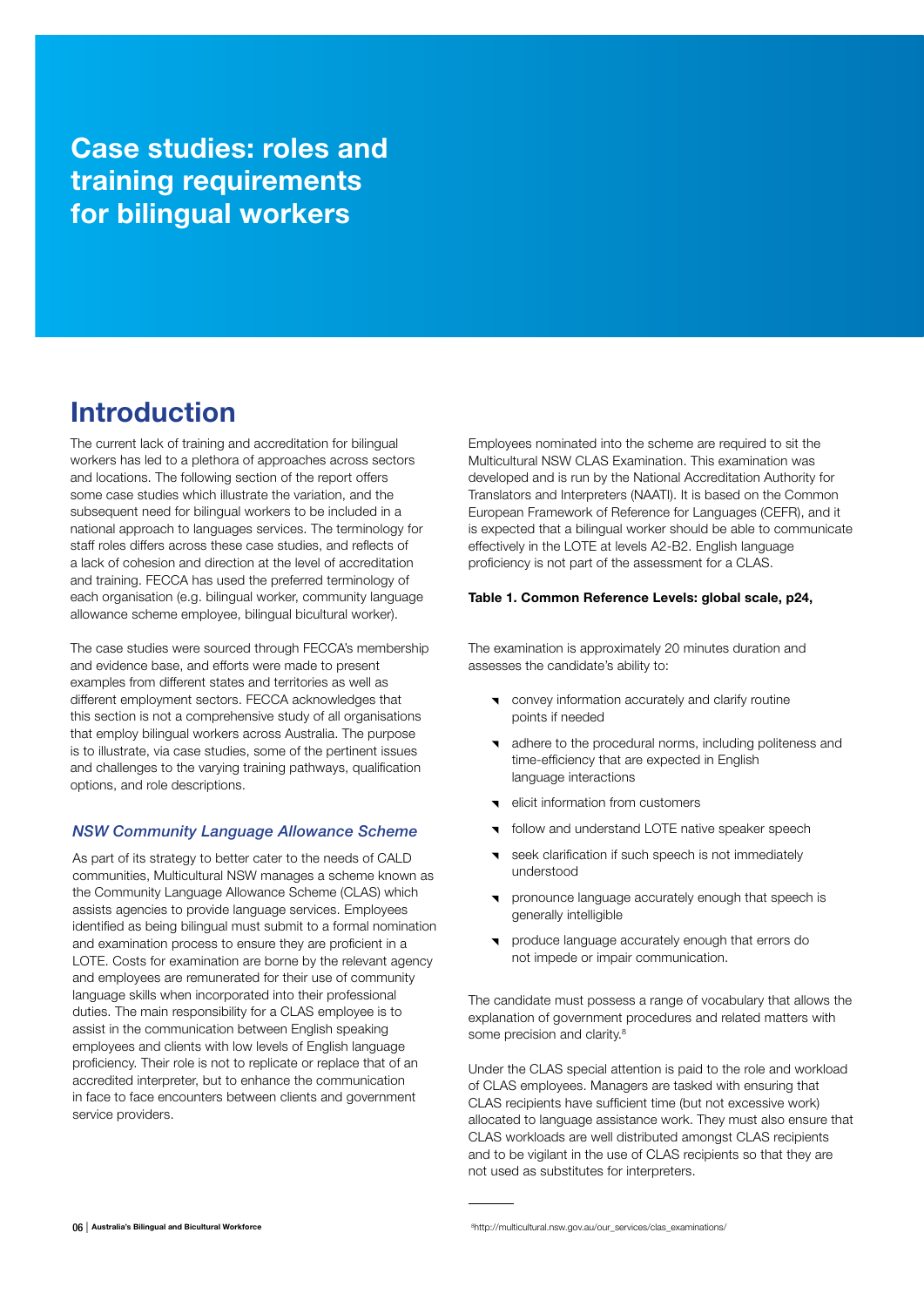| <b>Proficient</b><br><b>User</b> | C <sub>2</sub> | Can understand with ease virtually everything heard or read. Can summarise information<br>from different spoken and written sources, reconstructing arguments and accounts in a<br>coherent presentation. Can express him/herself spontaneously, very fluently and precisely,<br>differentiating finer shades of meaning even in more complex situations.                                                                                                                                            |
|----------------------------------|----------------|------------------------------------------------------------------------------------------------------------------------------------------------------------------------------------------------------------------------------------------------------------------------------------------------------------------------------------------------------------------------------------------------------------------------------------------------------------------------------------------------------|
|                                  | C <sub>1</sub> | Can understand a wide range of demanding, longer texts, and recognise implicit meaning.<br>Can express him/herself fluently and spontaneously without much obvious searching for<br>expressions. Can use language flexibly and effectively for social, academic and professional<br>purposes. Can produce clear, well-structured, detailed text on complex subjects, showing<br>controlled use of organisational patterns, connectors and cohesive devices.                                          |
| Independent<br><b>User</b>       | <b>B2</b>      | Can understand the main ideas of complex text on both concrete and abstract topics,<br>including technical discussions in his/her field of specialisation. Can interact with a degree<br>of fluency and spontaneity that makes regular interaction with native speakers quite possible<br>without strain for either party. Can produce clear, detailed text on a wide range of subjects<br>and explain a viewpoint on a topical issue giving the advantages and disadvantages of<br>various options. |
|                                  | <b>B1</b>      | Can understand the main points of clear standard input on familiar matters regularly<br>encountered in work, school, leisure, etc. Can deal with most situations likely to arise<br>whilst travelling in an area where the language is spoken. Can produce simple connected<br>text on topics which are familiar or of personal interest. Can describe experiences and<br>events, dreams, hopes and ambitions and briefly give reasons and explanations for<br>opinions and plans.                   |
| <b>Basic</b><br><b>User</b>      | A2             | Can understand sentences and frequently used expressions related to areas of most<br>immediate relevance (e.g. very basic personal and family information, shopping, local<br>geography, employment). Can communicate in simple and routine tasks requiring a simple<br>and direct exchange of information on familiar and routine matters. Can describe in simple<br>terms aspects of his/her background, immediate environment and matters in areas of<br>immediate need.                          |
|                                  | A <sub>1</sub> | Can understand and use familiar everyday expressions and very basic phrases aimed at the<br>satisfaction of needs of a concrete type. Can introduce him/herself and others and can ask<br>and answer questions about personal details such as where he/she lives, people he/she<br>knows and things he/she has. Can interact in a simple way provided the other person talks<br>slowly and clearly and is prepared to help.                                                                          |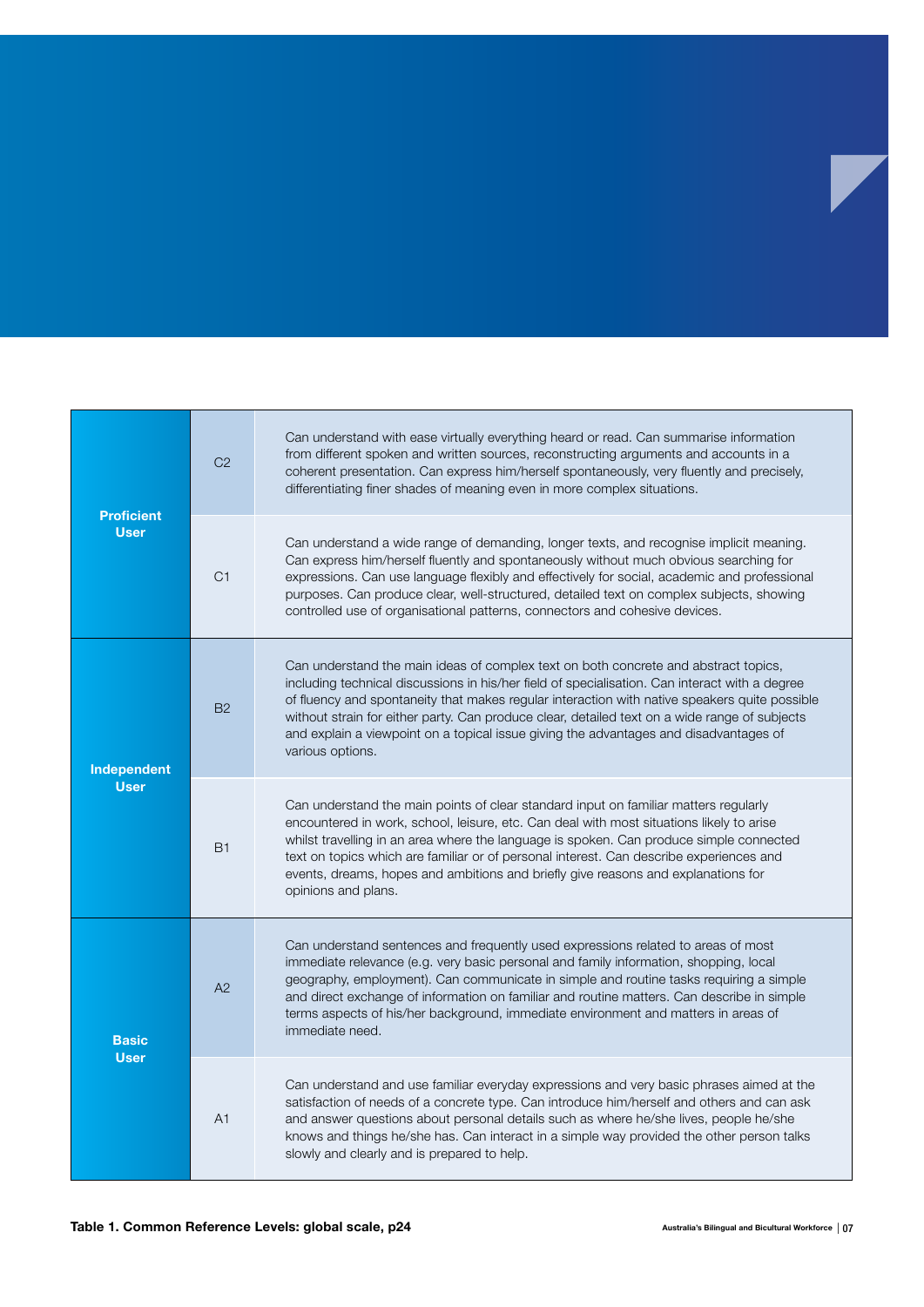#### *NSW – Ethnic Community Services Co-operative (ECSC)*

The Ethnic Community Services Co-operative (ECSC) runs a Bicultural Support Program for Early Childhood as well as for Aged Care and Child Protection. The largest program is the Early Childhood program where 400 trained bilingual bicultural child care workers are employed across NSW. The program has run for approximately 38 years to provide assistance to individual children and centres. The bilingual bicultural workers are fully trained child care workers (the majority hold Certificate III in Children's Services) with additional training from ECSC in cultural competency. Their role is to provide a communication bridge between child care centre staff and a bilingual child and their family. Relevant children are assigned support hours based on their need and this varies from child to child. The workers play a key role in capacity building amongst the staff to appropriately work with children from culturally and linguistically diverse families.

ECSC conducts cultural competence training for a number of organisations, including for the TAFE Certificate III in Children's Services. They are keen to see standardised training and accreditation for bilingual bicultural workers in both an 'add on' model and a 'stand-alone' because this approach would broaden the possible options for workers in a variety of fields. In the early 90s there was a Certificate III in Multicultural Childcare and a Certificate III in Childcare for Children with Disabilities. These certificates are no longer available.

ECSC express the view that bilingual bicultural workers are vital because they have implicit understanding of the needs and perspectives of CALD communities and place equal emphasis on culture as well as language. In their experience, there is increasing need for bilingual bicultural workers for both new and emerging communities' languages and more established communities' languages albeit in differing sectors. As reflected by other service providers, ECSC sees an increased need for bilingual bicultural workers in aged care for more established communities as the population begins to age and in child care for new and emerging communities. They stress the importance for bilingual bicultural workers to have one on one experience with individuals, families and communities and also the ability to facilitate communication in a cross cultural setting.

ECSC raised the issue of a lack of appropriate remuneration for bilingual bicultural workers in either aged care or child care where they generally just receive the standard award wage or salary. They argue convincingly that bilingual bicultural workers have different and additional skills and duties which should be adequately reflected in role descriptions and salaries.

#### *Queensland – The Ethnic Communities' Council of Queensland (ECCQ)*

The Ethnic Communities' Council of Queensland (ECCQ) employs bilingual workers to deliver many of their community health programs (for example, HIV awareness, Hepatitis awareness, and breast screening information) and to work in their aged care facilities. These workers are primarily employed on the basis of their healthcare qualifications but a significant secondary skill focus is their connection to community (including language ability and cultural understanding). In the past decade ECCQ have internally discussed the need for a minimum benchmark for bilingual worker qualifications and skills. ECCQ and Queensland Health (Qld Health) have been investigating the possibility of developing a Certificate IV for bilingual health workers which could be modelled on the highly successful Certificate IV in Aboriginal and/or Torres Strait Islander Primary Health Care.

In July 2010, ECCQ was granted funding by Queensland Department of Health to develop an accredited course for health workers in the multicultural sector. ECCQ worked in partnership with the Cunningham Centre in developing and co-delivering the pilot course. In November 2011 the Certificate IV in Primary Health & Community Care (Multicultural) was accredited nationally by the Australian Skills Quality Authority. ECCQ won the 2013 Health and Community Services Workforce Innovation Awards in the Education or Training Provider category for the development and pilot delivery of this course. 50 students had graduated from the course by 2013.

The course was 14 units of study over a 12 month period and covered the following:

- QLD413MCL1A Promote and facilitate equitable outcomes for people from multicultural backgrounds
- QLD414MCL1A Address social determinants of multicultural health
- QLD414MCL2A Provide information and strategies in chronic disease care to multicultural communities
- QLD414MCL3A Provide information and strategies to promote nutrition for good health in multicultural population
- QLD414MCL4A Deliver health promotion programs for multicultural communities
- QLD414MCL5A Respond to loss, grief and trauma in multicultural communities
- **HLTHIR403C Work effectively with culturally diverse clients** and co-workers
- CHCMH301C Work effectively in mental health
- CHCCD401E Support community participation
- **T** CHCCM402E Establish and monitor a case plan
- CHCCS400C Work within a legal and ethical framework
- CHCGROUP403D Plan and conduct group activities
- CHCICS406B Support client self-management
- **T** CHCICS407B Support positive lifestyle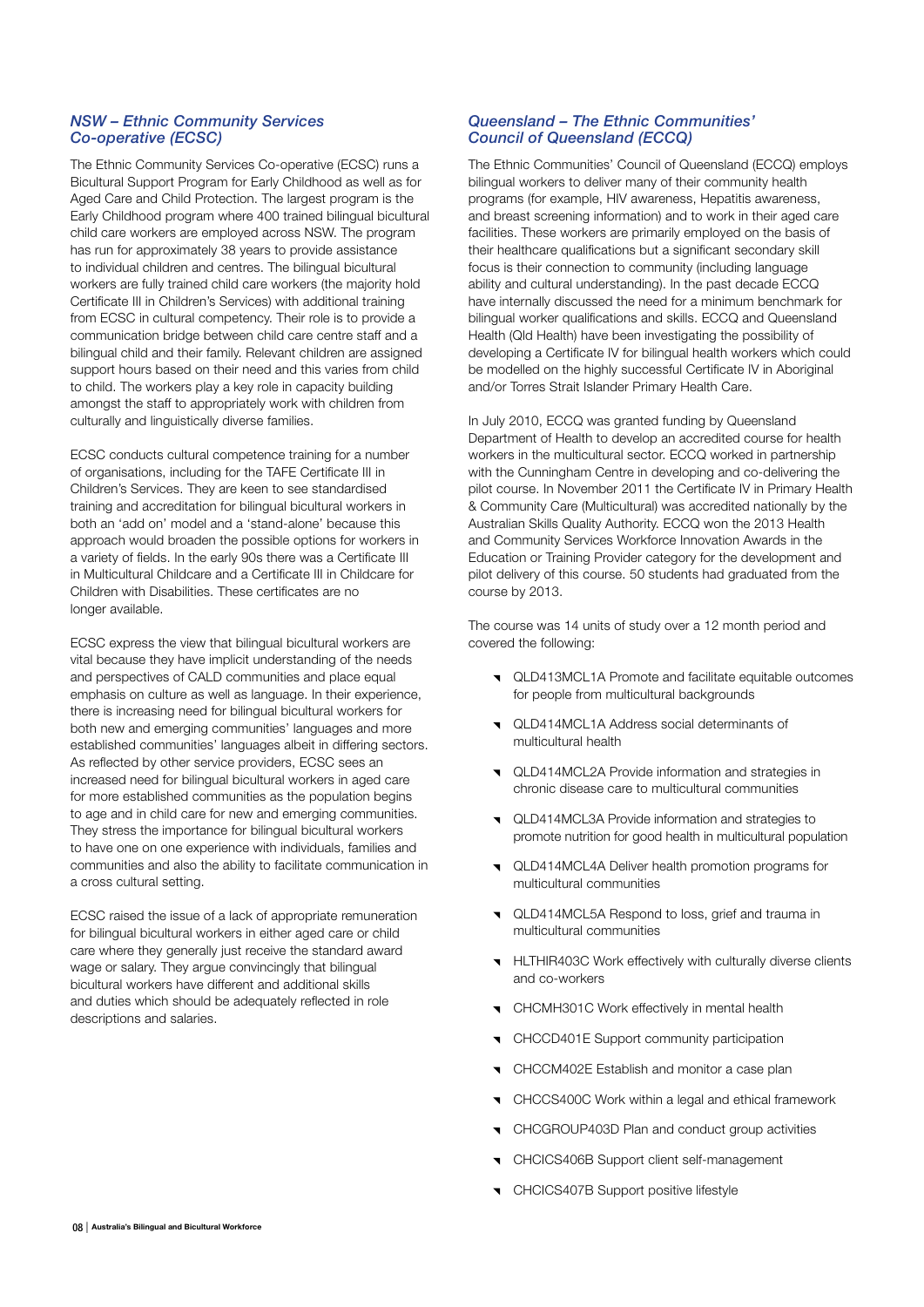

Delivery included a mixture of face-to-face workshops and self-paced learning. The course utilised a range of assessment methods such as:

- workplace projects reports
- practical demonstrations
- written assessment
- third party / supervisor reports
- research
- **v** on the job observation.

The major roadblock to the Queensland model has been that the overwhelming majority of bilingual healthcare workers are from low socio-economic backgrounds and the (approximately \$5000p/a) cost of the Certificate was an insurmountable financial obstacle. The pilot cohorts were subsidised through the grant from Qld Health but after this funding ended ECCQ was unable to fill the requisite student places with full-fee paying students. ECCQ sought funding from the Queensland Department of Education but they were unable to find a scholarship scheme that covered the course. Despite ECCQ's best efforts they were unable to run the certificate beyond the pilot stage due to insufficient student numbers (but not lack of interest) and the registration of the course lapsed in 2015.

As a replacement measure ECCQ provides their own in-house professional development sessions to try and upskill or maintain the skills of their own bilingual workers. It is important to ECCQ that consistency and integrity across their bilingual health programs is maintained, and to this end, ongoing professional development is crucial. However, ECCQ would like to see a standardisation and formalisation of training across the sector for all bilingual health workers across Australia.

ECCQ runs a CALD specific aged care facility in Brisbane, Berlasco Court, which employs a large number of bilingual staff. In consultations with Berlasco Court, FECCA was informed that rather than employing staff on the basis of specific language or cultural connections, staff are selected primarily on their aged care qualifications and their cultural competence. That is, staff are expected to work under a cultural competence model that is not specific to any particular language or cultural group. Due to the lack of formal qualifications for bilingual workers, Berlasco Court works with Diversicare (a division of ECCQ) to ensure that all staff members undertake ongoing professional development in cultural competency.

In the Queensland context neither the Certificate IV in Primary Health and Community Care (Multicultural) nor the ongoing professional development courses at ECCQ include a LOTE testing component. LOTE ability is discussed in employment interviews at ECCQ but competence is self-assessed by the job applicant. ECCQ recognises that this is a limitation but does not have the capacity to conduct LOTE testing of job applicants. They expressed a desire for an accreditation system for bilingual workers to include LOTE testing so they could ensure the professionalism and high quality standards of their bilingual health programs.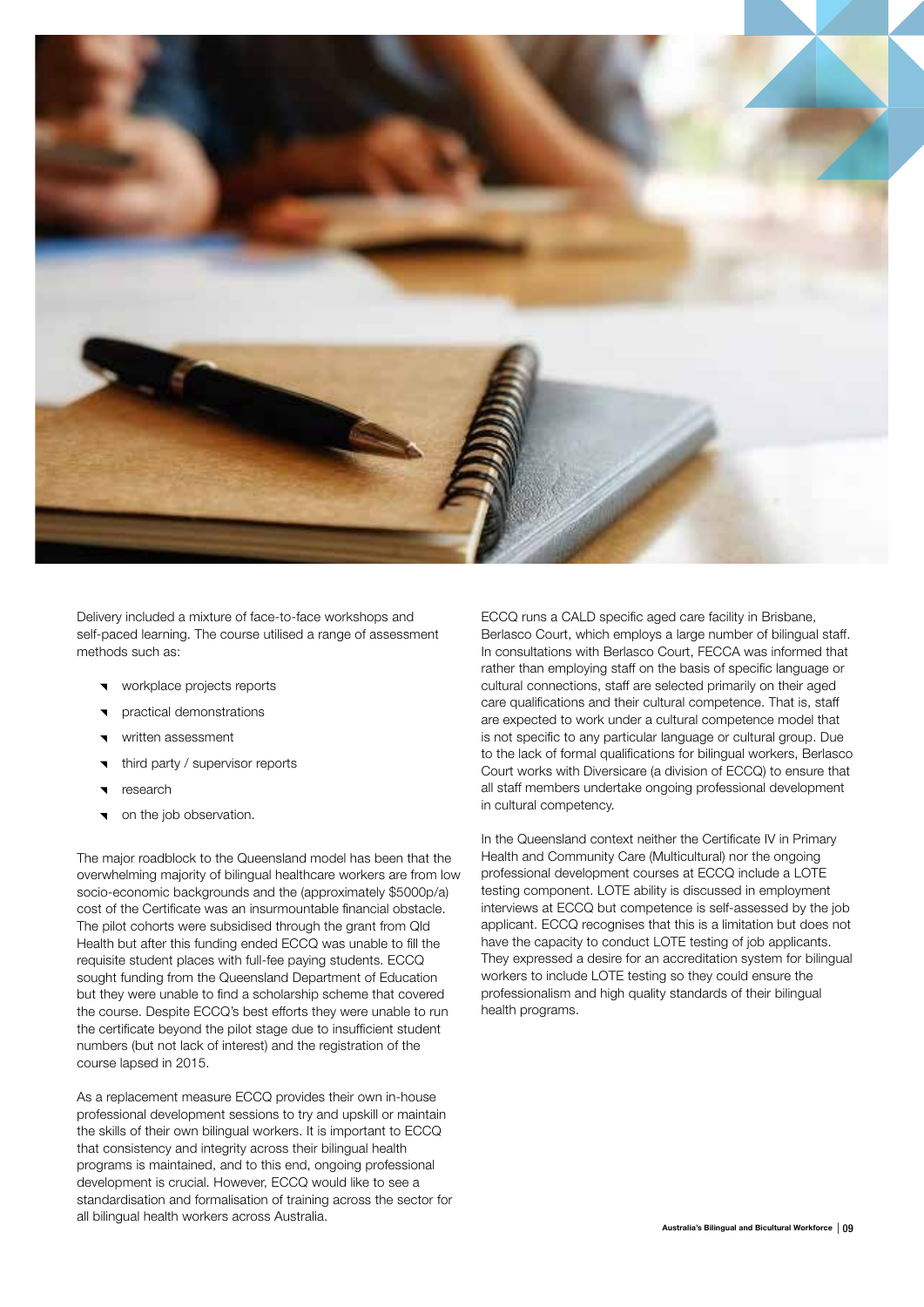### *Western Australia – Central TAFE*

There is currently no formal training available in Western Australia for bilingual workers. However, previously there was a Central TAFE Certificate IV in Bilingual Work which expired in 2011. It was developed after publication of the Analysis of the Need for Interpreter and Translation Services within the Western Australian Government Sector report<sup>9</sup> in 2005 which established a necessity to:

- train unqualified persons acting as bilingual aides
- bridge the gap between AMEP and LOTE courses and the Diploma of Interpreting.

#### **The course included the following:**

- Preparation for bilingual work-570 hours
- Introduction to interpreting and translation studies—570 hours
- Preparation for bicultural brokerage—570 hours
- Preparation for language services coordination—580 hours

At the state level, the course was established in 2008 and developed in 2009. The developmental work was funded retrospectively in 2010 via the VET Workforce and Curriculum Grant Program. However, the course was only conducted once before it expired in 2011. It was not renewed and the reasons for expiration and non-renewal are unclear.

#### *South Australia – Ethnic Link Services in partnership with TAFE SA and the Research Centre for Languages & Cultures, University of South Australia*

Ethnic Link Services, which sits within the Aged Care Services portfolio of UnitingCare Wesley Port Adelaide, is a state wide service that provides in-home assistance to older people from CALD backgrounds. Funded through the Commonwealth Home Support Programme (CHSP), it delivers a range of individual and group services to older people from 45 different cultural groups residing across metropolitan Adelaide, as well as the Riverland and Whyalla.

For over 30 years Ethnic Link Services has provided a 'cultural bridge' to services, especially for older people who speak little or no English, who are socially isolated, and are experiencing episodes of vulnerability. This is achieved through its trained and experienced multicultural workforce comprising bilingual bicultural staff who speak 25+ languages. Staff are carefully matched to clients to ensure there is a shared language and culture. Ethnic Link Services is supportive of a national language services policy which recognises the equal contribution of bilingual bicultural workers and interpreters while also recognising the important distinction between the roles.

In 2015, Ethnic Link Services developed a partnership with TAFE SA and the Research Centre for Languages & Cultures at the University of SA to address the current gap in the formal accreditation of bilingual workers. In addition to accredited course work in bilingual work (which has already been piloted with Ethnic Link Services' bilingual bicultural staff), this includes the development of tools and protocols for LOTE proficiency testing for bilingual workers in human services settings which is interactive and context based—i.e. assessed against the context of their helping relationship. This form of assessment differs from more traditional language assessment processes employed by NAATI in that it also addresses the quality and efficacy of intercultural communication and interaction between CALD clients and bilingual bicultural workers in the context of the particular service that is being delivered. Once the assessment tools and protocols are developed and evaluated, the partner agencies are keen to explore technology based solutions in order to ensure that bilingual bicultural workers across Australia and their employers can access the training and assessment protocols online. The ultimate aim is to develop a Certificate IV in Bilingual Work which encompasses the above elements.

The partner agencies are actively seeking government funding for the second phase of their work which focuses on the development of tools and protocols for the human services/ community services context based language proficiency assessment of bilingual bicultural workers. The aim is to pilot this second phase of development in South Australia and then extend it to other jurisdictions.

 <sup>9</sup>FECCA can provide a copy of this report to the department.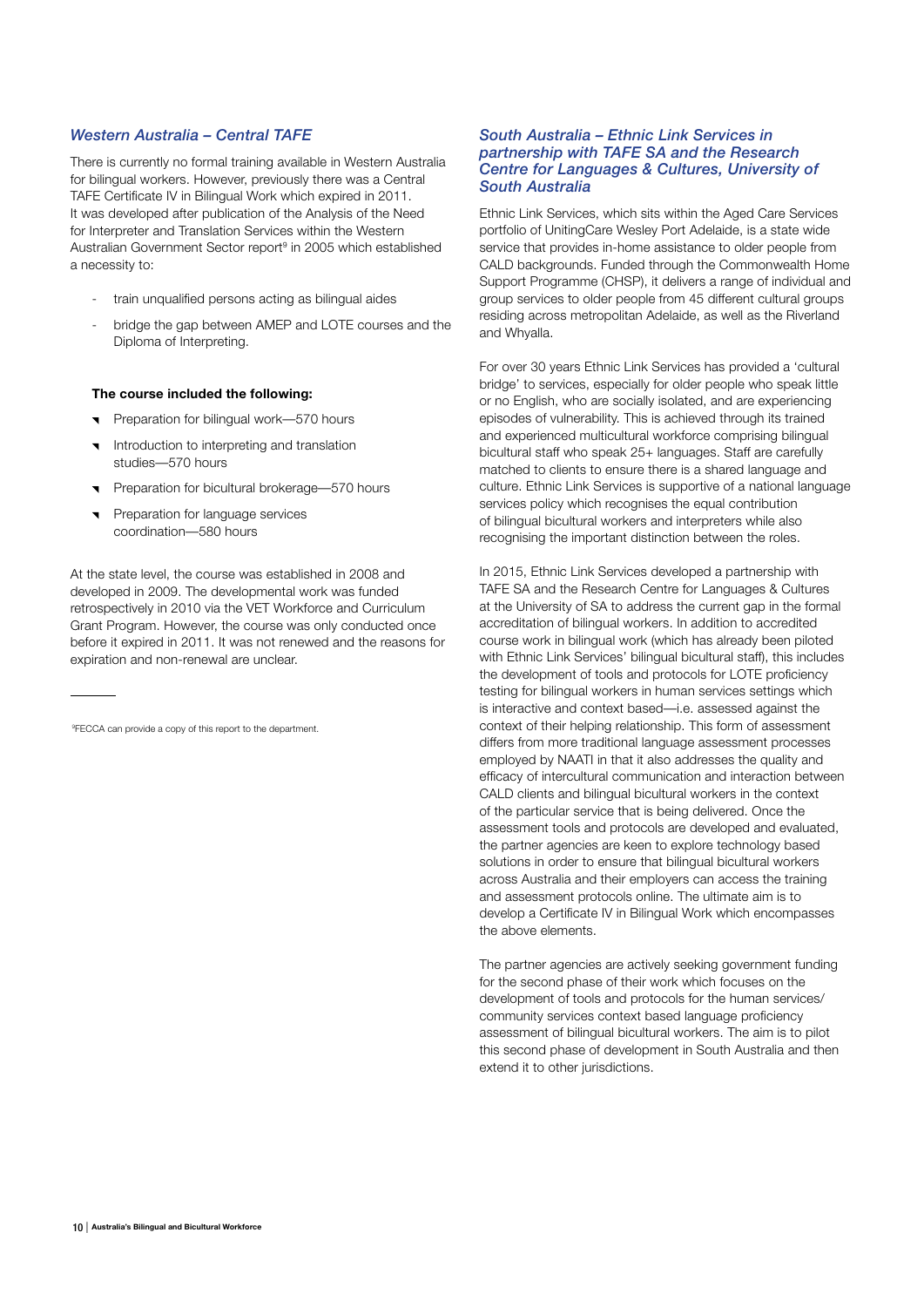#### *Victoria – fka Children's Services (fkaCS)*

Victoria currently does not have any formal training for bilingual or bicultural workers. One organisation who employs bilingual bicultural workers is fkaCS who are funded by state and Commonwealth funding to provide bilingual bicultural support to children and families who have been identified by Children's Services (Kindergartens, Day Care Centres, Family Day Care, After School Care etc.). Their workers are highly casualised and often without formal qualifications in either child care or language work. fkaCS assesses worker's LOTE abilities through the use of community referees.

fkaCS views bilingual bicultural workers as facilitating communication and understanding between children, families and educators. They provide their workers with in-house training around cultural competence and working with children. fkaCS view the role of bilingual bicultural workers as building capacity for educators in children's services and supporting children and families to adjust to Australian children's services settings. They seek to match children with support staff who share their language and cultural heritage whilst simultaneously working with centres to provide nonspecific culturally competent contexts through capacity building around cross cultural communication.

#### *Commonwealth Language Services Unit, Multicultural Services Branch, Department of Human Services (DHS)*

The Department of Human Services (DHS) offers a Community Language Allowance (CLA) to staff members who wish to be identified, and work, as bilingual workers. They are distinguished from multicultural workers as their role is based around language proficiency rather than cultural competence. These staff members are required to pass a LOTE proficiency test which is administered by the Canberra Institute of Technology (CIT). Eligible staff members approved to be bilingual workers are required to maintain records indicating the times when they utilized their LOTE skills as part of their daily activities. These records are reviewed by supervisors approximately every six months with the supervisor determining whether or not there is need for the staff member to continue receiving the CLA (paid as a fortnightly addition to their salary).

The details are set out in the DHS Enterprise Agreement<sup>10</sup> :

#### **D7 COMMUNITY LANGUAGE ALLOWANCE**

**D7.1** An employee whose language competency is of the required standard may be paid an allowance by the department where:

(a) there is a business need for the language skills to be used in the workplace, including for communication with customers, in languages other than English, including ATSI languages, and AUSLAN and other deaf languages; and

(b) there is an identifiable and ongoing need, as determined by the Secretary, for the employee to use their language skills in the workplace for customers and/or employees.

**D7.2** A fortnightly allowance under this clause D7 will be paid at the rates outlined in Table D2, in accordance with the following:

(a) where an employee is required to use particular language skills at least three times per month: Rate 1; or

(b) where an employee is required to use particular language skills at least eight times per month: Rate 2.

**D7.3** Over the life of the Agreement, the department and the CPSU will jointly review the application of community language allowance.' (pg.22)

The majority of DHS bilingual workers are deployed in Centrelink's multilingual phone service centre whilst other areas of the Department rely heavily on the telephone interpreter service. The multilingual phone service represents 23, mostly established, community languages. DHS includes language skills in their recruitment drives particularly when looking to fill positions in locations or centres where there is an identified need for workers with particular language skills.

#### Data from the DHS Annual report<sup>11</sup> indicates:

'In 2015–16 around 641 staff received the Community Language Allowance compared to 699 in 2014–15. Community Language Allowance is paid at two rates. Rate 1 is \$40.67 per fortnight and is paid to employees who use their language skills at least three times per month. Rate 2 is \$97.63 per fortnight and is paid to employees who use their language skills at least eight times per month.' (pg.88)

The decision to employ bilingual workers and remunerate them appropriately using the CLA is based upon understanding of efficient service delivery. Bilingual workers are highly skilled on DHS core business, culture and policy, and their language skills allow them to efficiently assist clients. Often clients require assistance because of misunderstandings which are conceptual or policy based—the use of interpreters in these instances is inefficient and time-consuming because a bilingual worker can rapidly identify the client's need and connect them directly to the relevant information.

Similarly, given the drive towards the use of digital spaces for DHS interactions with clients, bilingual workers are more appropriate than interpreters because they can combine assistance around issues of digital literacy as well as content. They have indicated that the use of bilingual workers in digital spaces is particularly effective with younger migrants who prefer to interface with their services digitally but who need bilingual support to accurately complete their interactions.

<sup>10</sup>https://www.humanservices.gov.au/sites/default/files/documents/dhs-agreement-2011-2014\_0.pdf

<sup>11</sup>https://www.humanservices.gov.au/corporate/annual-reports/annual-report-2015-16 **Australia's Bilingual and Bicultural Workforce** 10 I **Australia's Bilingual and Bicultural Workforce** I <sup>11</sup>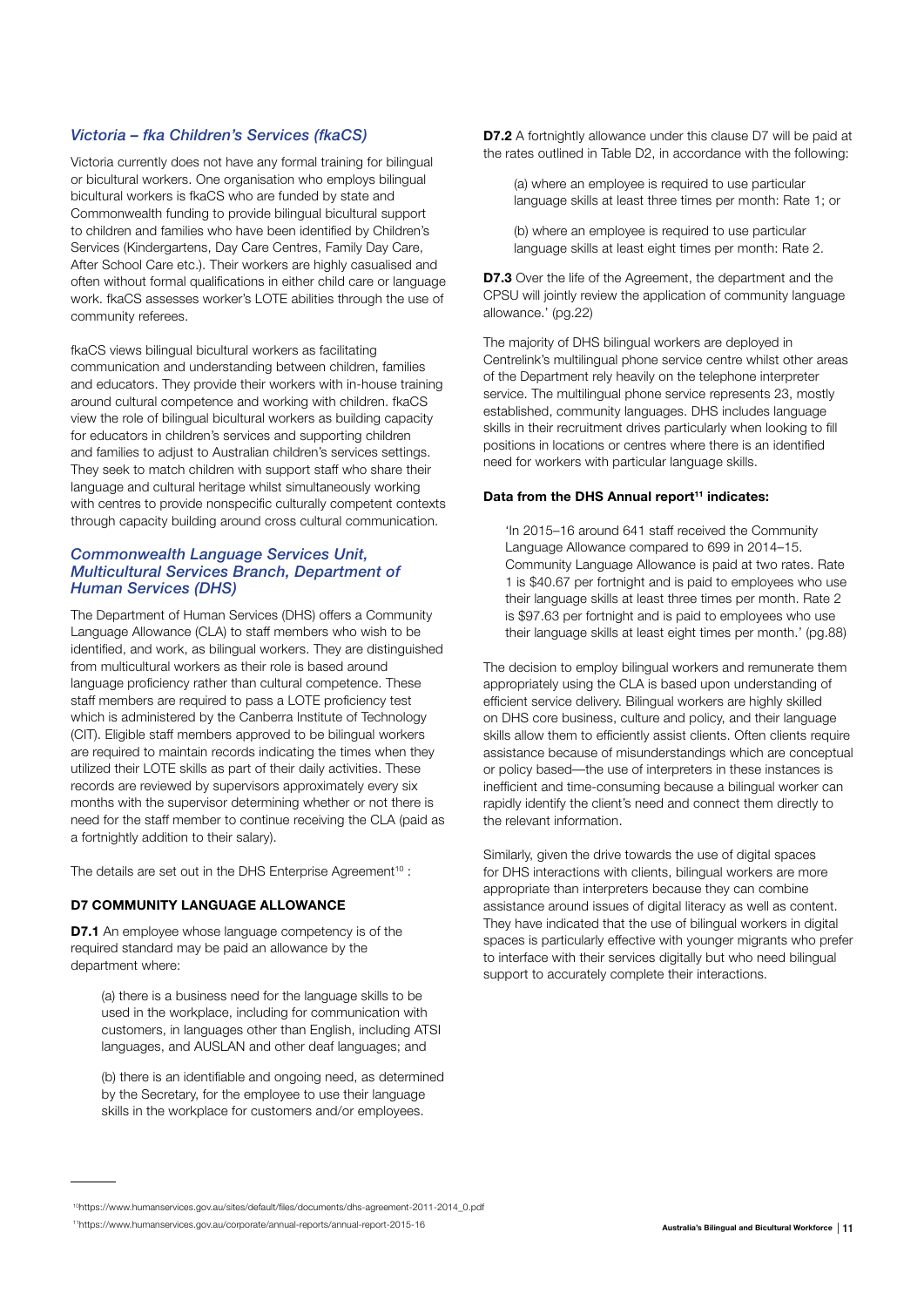Figure 1. Role and skills of bilingual workers

### **Framework for identifying settings that require a bilingual or bicultural worker**

Using consolidated data from across case studies and the literature, FECCA has developed the following three visual tools to assist in understanding the bilingual workforce.

**Figure 1** is a representation of the role, skills and professional attributes of bilingual workers. Bilingual workers work across all industry sectors and work within the legal and ethical frameworks specific to those contexts. They demonstrate skills and expertise in understanding the specific challenges that exist when working to achieve positive outcomes for CALD clients, communities and individuals. Bilingual workers work closely with the communities to whom they are connected in order to facilitate equitable outcomes and positive community participation. They exhibit a range of professional attributes such as excellent communication skills, trustworthiness, a commitment to community wellbeing, and a capacity to facilitate learning and discussion.

**Figure 2** provides a representation of the varying roles required within a culturally and linguistically responsive organisation. This may include interpreters, bilingual workers, bicultural workers, bilingual and bicultural workers, and general staff who are trained in cultural competency. Each role is distinct and should be recognised professionally and remunerated appropriately. These roles should be embedded within organisational leadership structures, policies and processes which are culturally competent and inclusive. Each role requires ongoing professional development and opportunities for career advancement.

**Figure 3** offers a decision making tree which assists in deciding on the appropriate role for individual situations—interpreter, bilingual worker, or both. This figure provides a visual tool to help distinguish between the different roles and emphasises that in certain situations it is appropriate to utilise the skills of both a bilingual worker and an interpreter.





Bilingual workers work across all industry sectors.

Work within a legal and ethical framework specific to the context (healthcare, children's services, aged care, customer service etc.).

Bilingual workers use language skills in a very different way to interpreters and should not be used where an interpreter is the appropriate choice.

Bilingual workers have broad accountability & responsibility but are not, and should not be expected to be, impartial.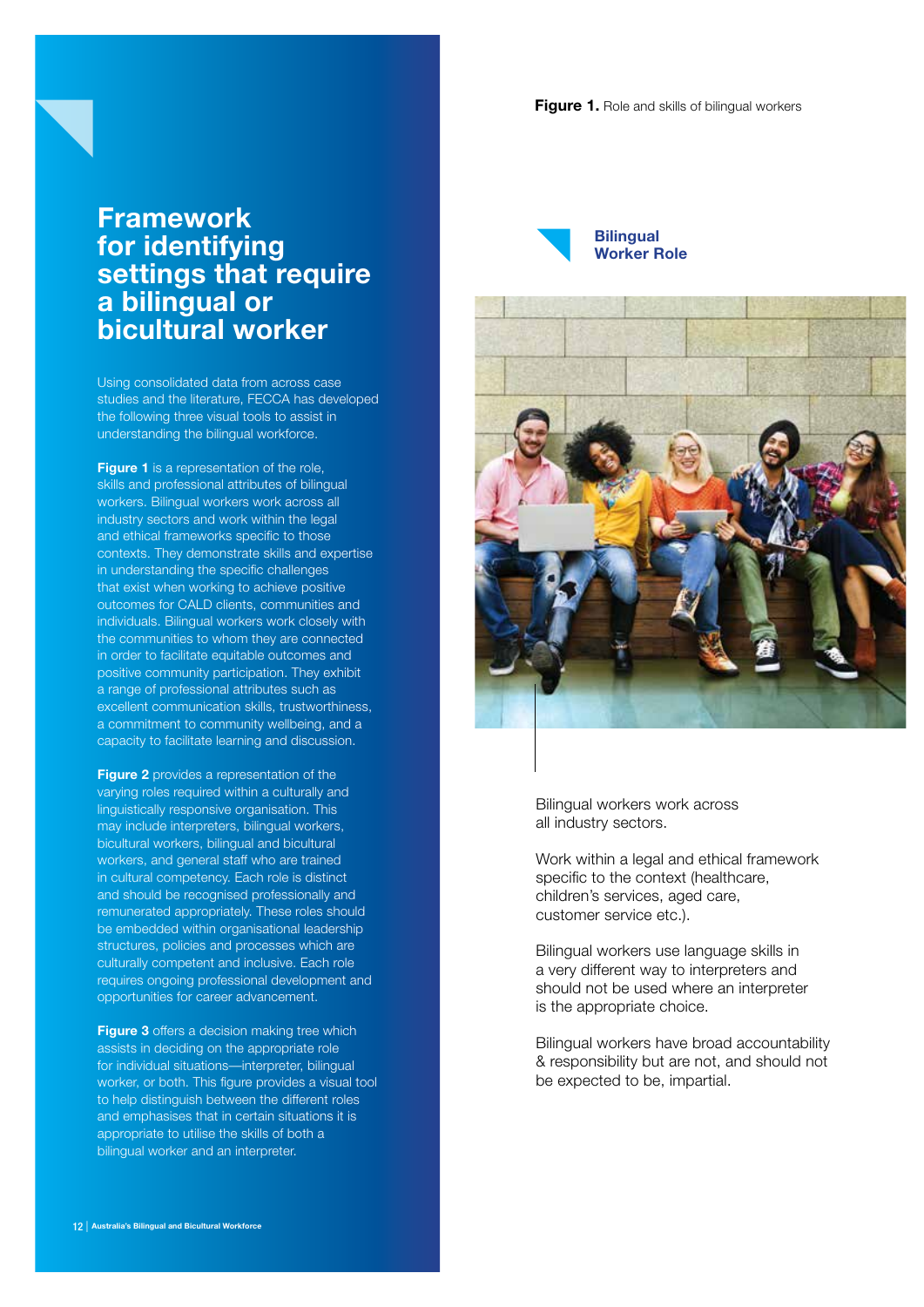

### **Skills Required of Bilingual Workers**







Hold relevant skills/qualifications in the service provided.

Understanding of challenges and barriers to positive outcomes for CALD clients.

Promote and facilitate equitable outcomes for people from multicultural backgrounds.

Work effectively with culturally diverse clients and co-workers.

Support community participation.

Understand key rituals, traditions and customs for specific communities.

Work effectively in a Language Other Than English (tested).

Tested proficiency in English.

- Excellent communication
- Critical listening skills
- Empathy
- Recognise other people's special needs
- Facilitate learning and discussion
- **Trustworthy**
- Capable of keeping confidentiality
- Committed to well-being of community
- Are connected to community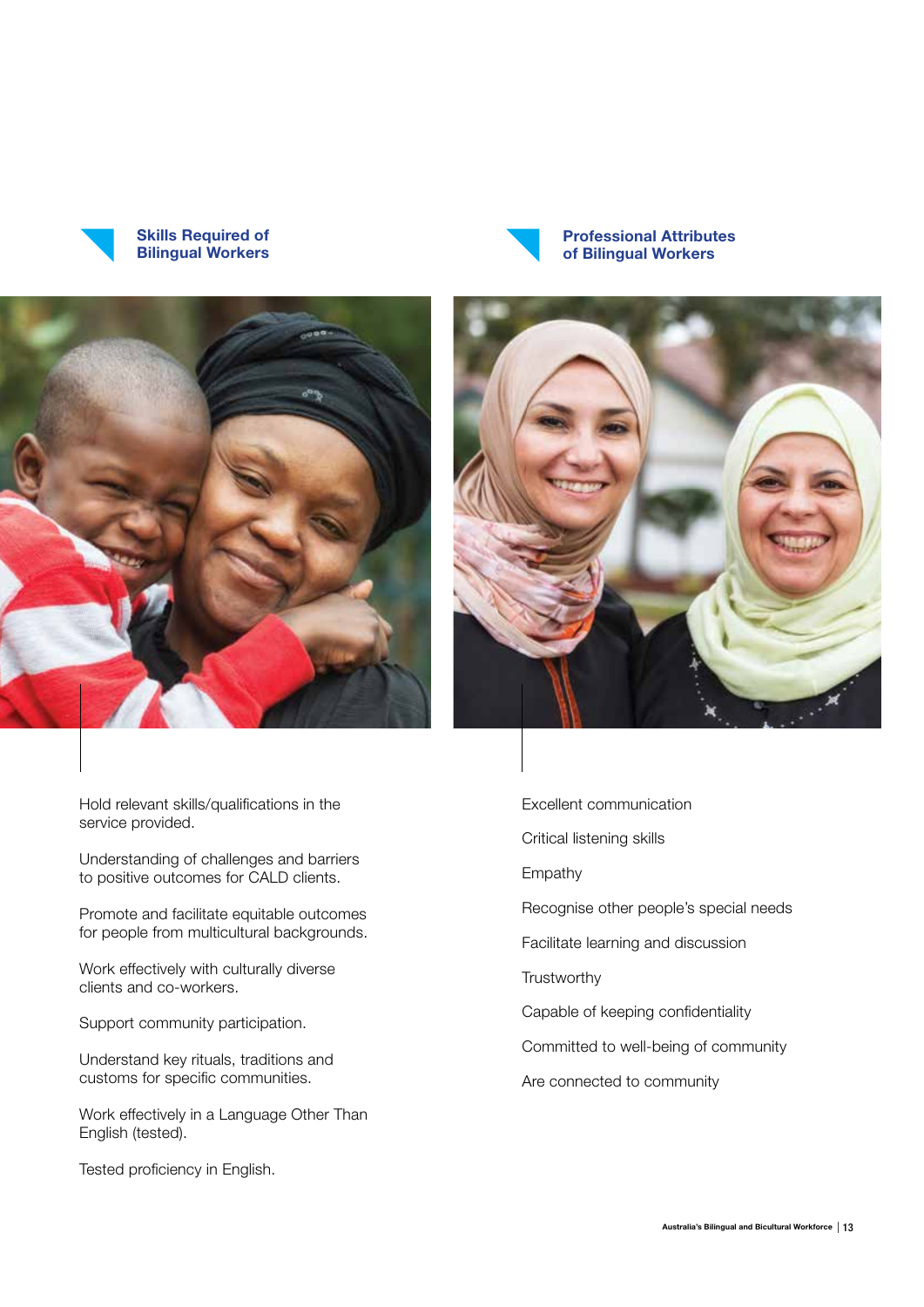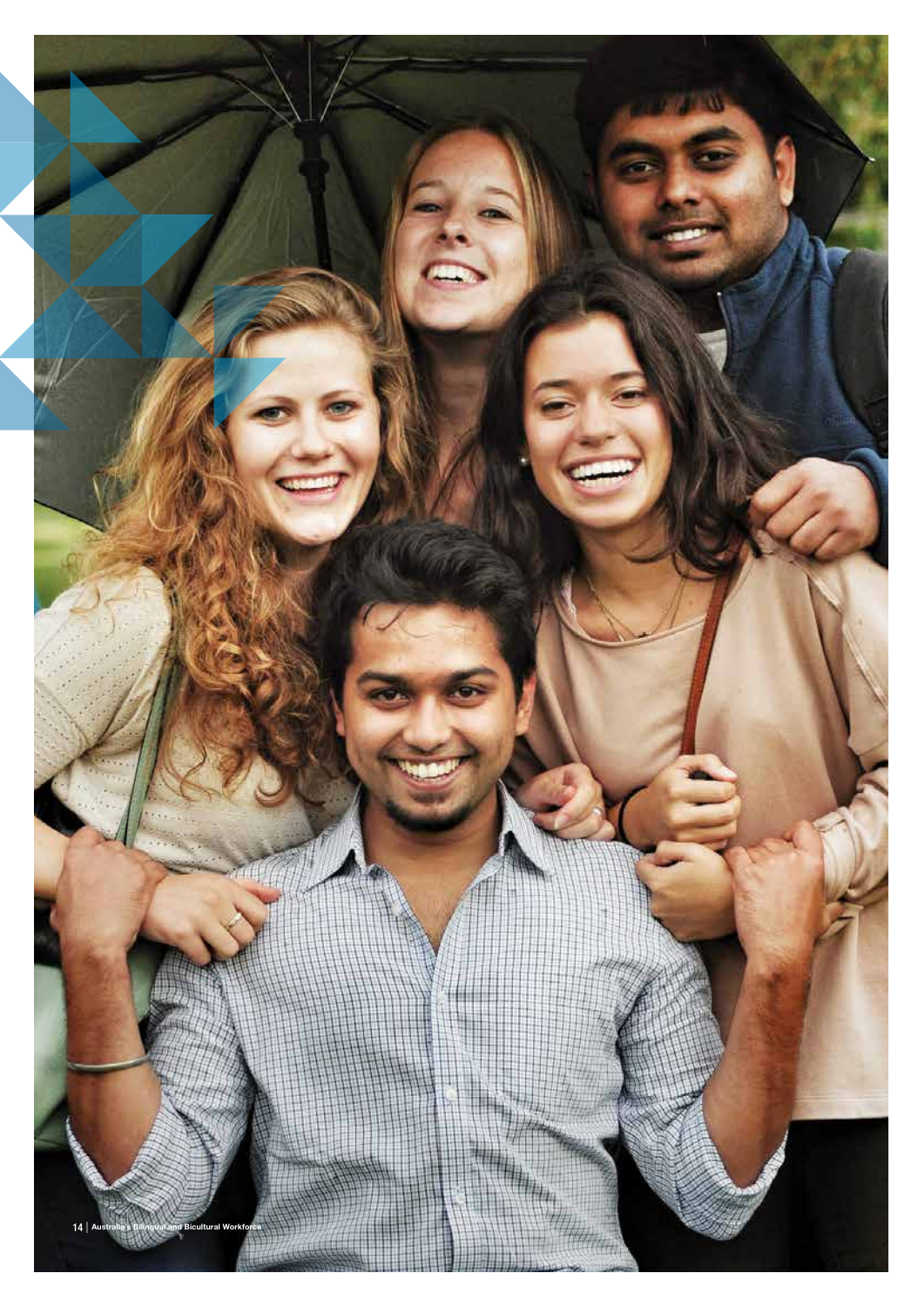#### **Interpreter**

**Culturally competent leaders, policies and organisational processes**

> **Bilingual worker and Bicultural**

#### **Bilingual worker**

Proficient in a Language Other Than English (LOTE)

Can conduct their professional activities in a LOTE

Connected language community

'Bridge' between individuals and organisation

#### **Bicultural worker**

**Australia's Bilingual and Bicultural Workforce** I <sup>15</sup>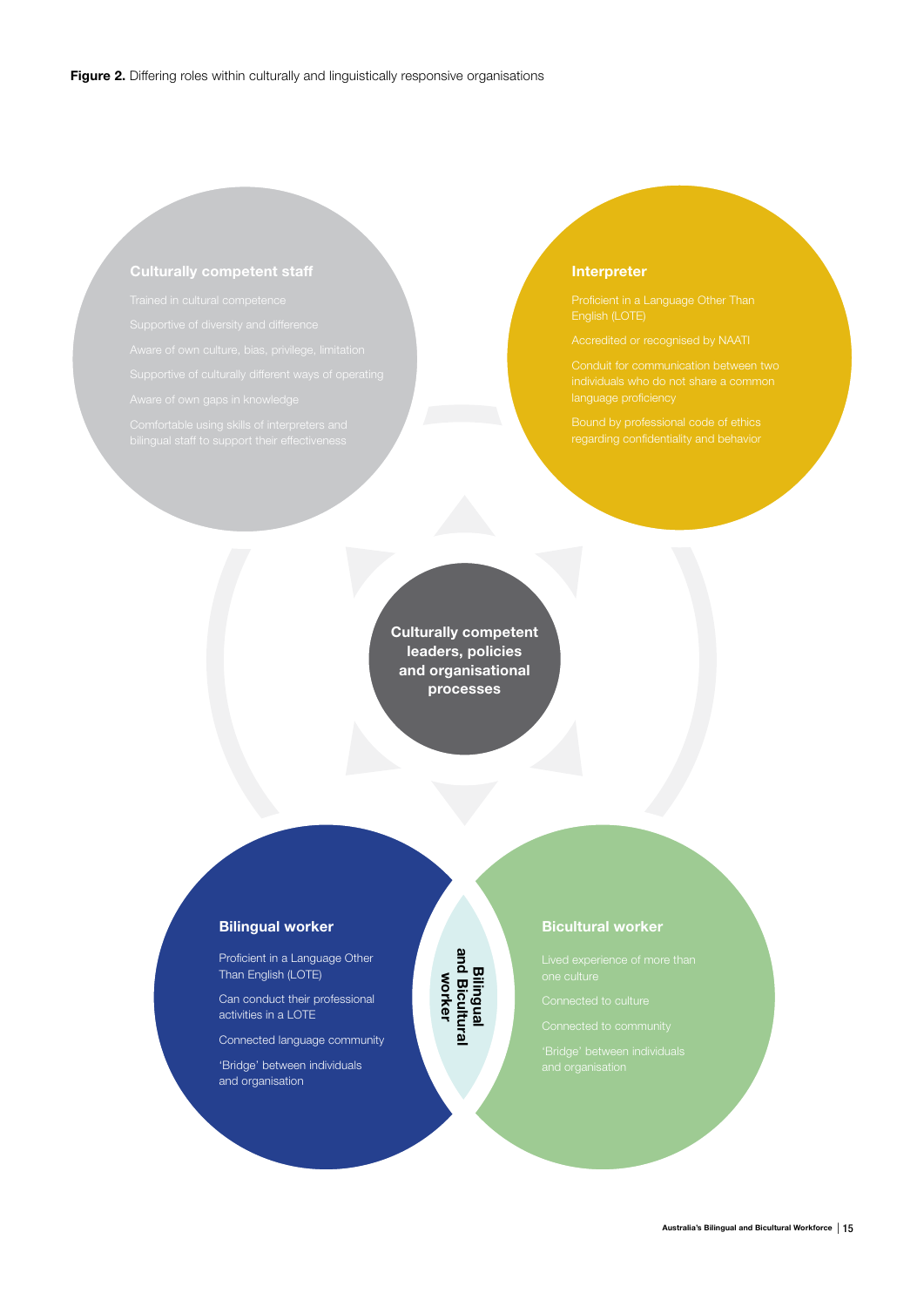**Figure 3.** Language services: bilingual worker or interpreter?

Using decision making trees developed by the futures Upfront report, 'Everyone counts – why language services matter' (2015), FECCA has created the following tool to assist in the identification of appropriate situations to utilise bilingual workers and when to use interpreters:



As demonstrated by the visual tool, in some situations it is appropriate to use the services of both an interpreter and a bilingual worker. Whilst some research, including the futures Upfront report, argues that family members or friends who have good English language proficiency and also proficiency in the LOTE can be used when bilingual workers are unavailable, FECCA does not support this position. FECCA believes that bilingual workers are skilled professionals and they should be appropriately remunerated for the professional deployment of their language and cultural skills. The use of family and friends undermines the ability for bilingual workers to request appropriate remuneration for their professional skills.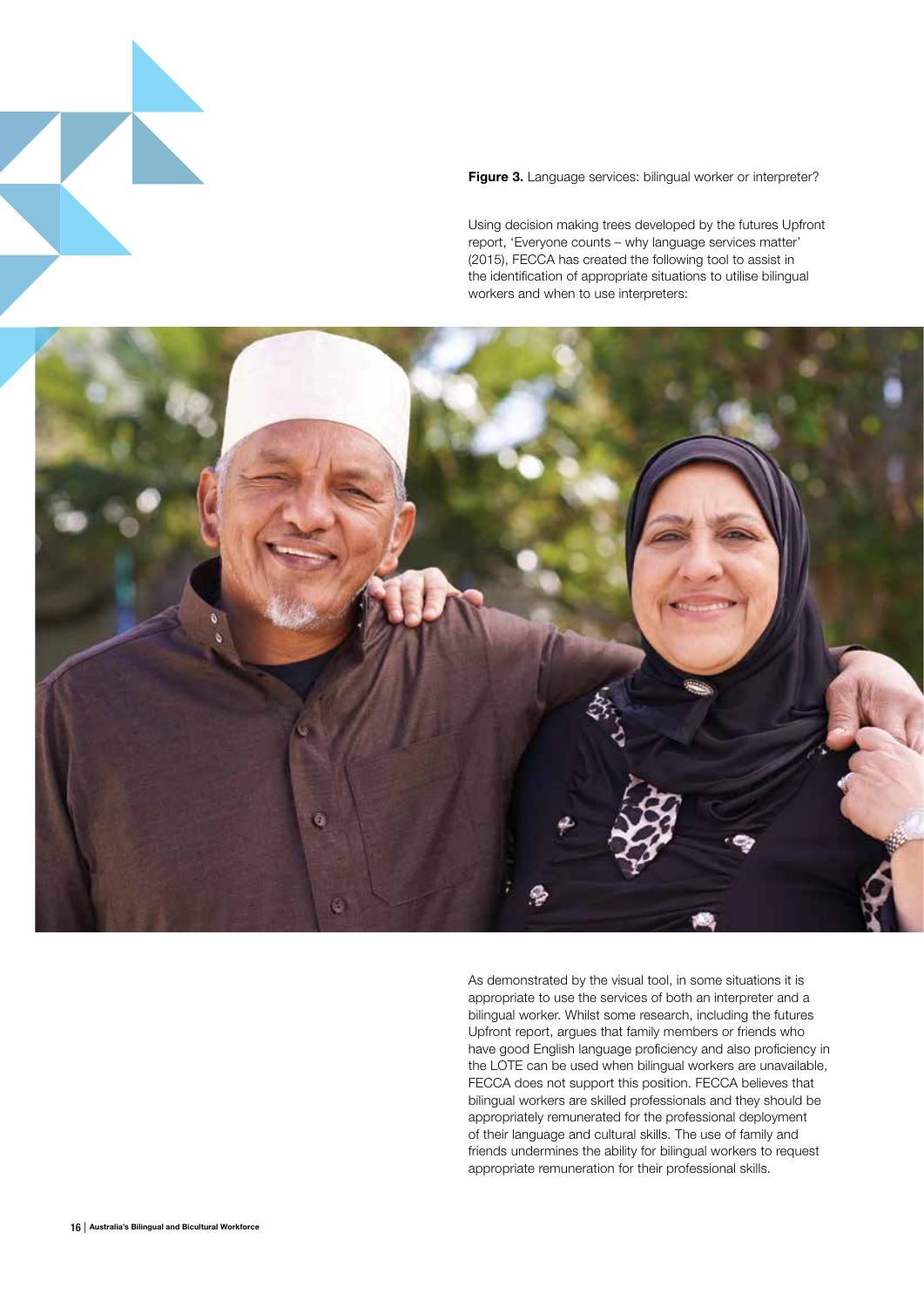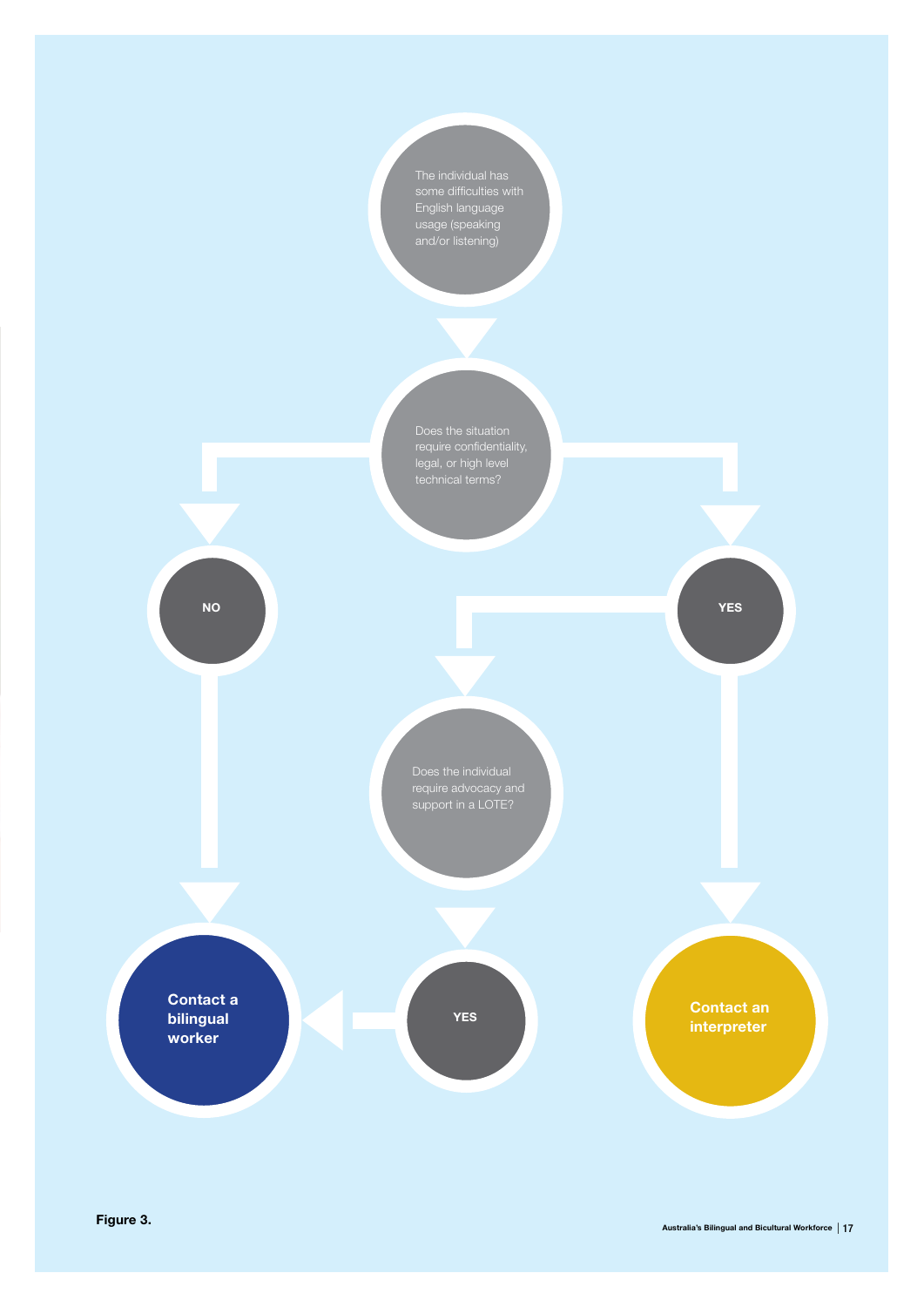### **The Bilingual Workforce within the Aged Care Sector**

Whilst this report is not specifically targeted to the aged care workforce sector, the participation rates in terms of bilingual and bicultural staff in the sector is considerable and is worthy of specific mention. In view of demand and supply of aged care service provision, cultural and linguistic diversity is a substantial factor concerning both market forces which cannot be ignored.

Aged care consumers from CALD backgrounds in Australia are currently around 20 per cent and expected to rise continually as the post WWII migrant, South East Asian and Asian migrant cohorts continue to age and live longer.

Broadly speaking, the aged care consumer sector is divided between residential aged care, and home and community care. As at June 2015, there were 32,483 older Australians from CALD Backgrounds in residential aged care or 18.3 per cent of the total cohort with numbers steadily increasing.12 The proportion of elderly from CALD backgrounds is considerably higher for recipients of home care with 26 per cent of all home care arrangements allocated to this group.13 The home and community care sector is likely to grow as the population in general prefer to age in their own homes with government resources targeted in the future to support this preference.<sup>14</sup>

The 2016 National Aged Care Workforce Census and Survey Report (NACWCS) reflects the diversity of the aged care workforce and states that 32 per cent of residential care workers and 23 per cent of community care workers were born overseas.<sup>15</sup>

Aged Care is part of the Australian Healthcare and Social Assistance sector, where it is predicted to be the strongest growing industry in the Australian workforce over the next four years, growing by 250,000.<sup>1</sup> The Aged Care workforce will be required to grow to 980,000 by 2050 to meet demand.17 It is anticipated that the necessity for bilingual and bicultural staff will therefore continue to escalate. The Australian health, care and related services sector skill shortage could ameliorate the projected deficit of aged care staff by engaging recent migrants.18

The NACWCS demonstrated that there are benefits of employing bilingual and bicultural staff in the aged care community sector. This is the sector where aged care is delivered in the client's home and is of particular interest as the Community Care Workers make up the largest occupational group (compared with Registered Nurses, Enrolled Nurses and Allied Health professionals). Amongst the benefits of employing bilingual and bicultural staff for these roles are enhanced cross-cultural understandings, language skills and links to community where added benefits for communication and support can be derived. Examples are CALD specific volunteering programs such as The Community Visitors' Scheme which provides social and often emotional support to its recipients.

The NACWCS highlighted the importance of the bilingual and bicultural worker in aged care sector development, an increased understanding of cross-cultural relationships, and improved quality of life for clients. This supports the FECCA recommendations towards a formalised recognition of the skills and attributes of bilingual and bicultural staff.



<sup>&</sup>lt;sup>12</sup>Aged Care Financing Authority (2016), Annual Report on the funding and Financing of the Aged Care Sector, p83.

<sup>13</sup>Aged Care Financing Authority (2016), Annual Report on the funding and Financing of the Aged Care Sector, p62.

<sup>14</sup>Department of Health (2017), 2016 National Aged Care Workforce Census and Survey – The Aged Care Workforce 2016, p68.

<sup>15</sup>Department of Health (2017), 2016 National Aged Care Workforce Census and Survey – The Aged Care Workforce 2016, pp xv-xviii. 16http://lmip.gov.au/default.aspx?LMIP/GainInsights/EmploymentProjections

<sup>17</sup>Department of Health (2017), 2016 National Aged Care Workforce Census and Survey – The Aged Care Workforce 2016, pp xviii. 18Department of Health (2017), 2016 National Aged Care Workforce Census and Survey – The Aged Care Workforce 2016, p103.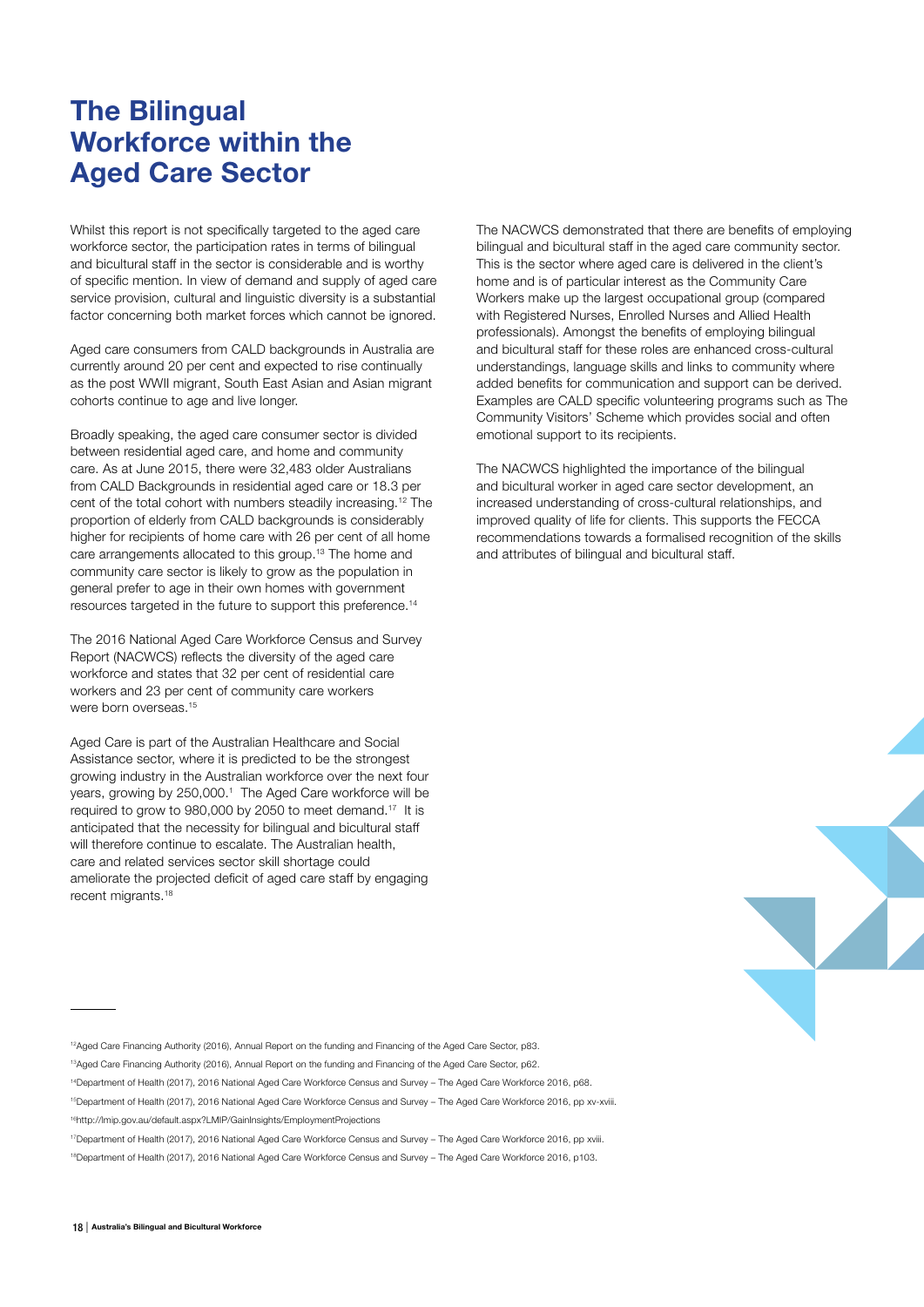## **Concluding observations**

FECCA argues in this report that bilingual workers and interpreters play different but complementary roles within language services and as a result, FECCA does not recommend that bilingual worker training be included on pathways to interpreter accreditation. FECCA believes that a cohesive strategy on language services needs to make provisions for the training and accreditation of bilingual workers beginning with, but not limited to, standardised formal LOTE testing. As evidenced by the case studies, there is currently no standardised way of employers to test the LOTE capabilities of staff members. This lack of standardised testing makes it difficult for employers and organisations to ensure the quality of the services and tasks performed by their bilingual workers unless by chance they share a LOTE proficiency. It is important that a cohesive strategy be developed which takes into account the varying ways standardisation and testing may occur.

This report details how the roles of bilingual workers go beyond language proficiency and also the urgent need for professional training and accreditation in certain sectors which currently employ bilingual workers (aged care, health care, children's services, education). Given the repeated failures of enduring VET training courses it is clear that bilingual workers need to be included as part of a national strategy around culturally and linguistically responsive workforces, including language. Whilst the offering of nationally accredited bilingual worker courses might be a few years away, a good starting point would be the provision of reliable and trustworthy LOTE testing.

FECCA recommends that resources be provided to conduct a detailed investigation into developing a best practice model for the training and accreditation of bilingual and bicultural workers. Evidence in this report suggests that attention must be paid to sector specificities when designing training pathways and courses. Attention should also be paid to the design of professional and career pathways to ensure that bilingual and bicultural workers are remunerated appropriately and are provided with opportunities for career advancement and professional development. A detailed investigation should provide a strategy for financial assistance for low income and newly arrived migrants who are the majority of bilingual and bicultural workers in certain employment sectors, and who face significant economic barriers in accessing education and training opportunities.